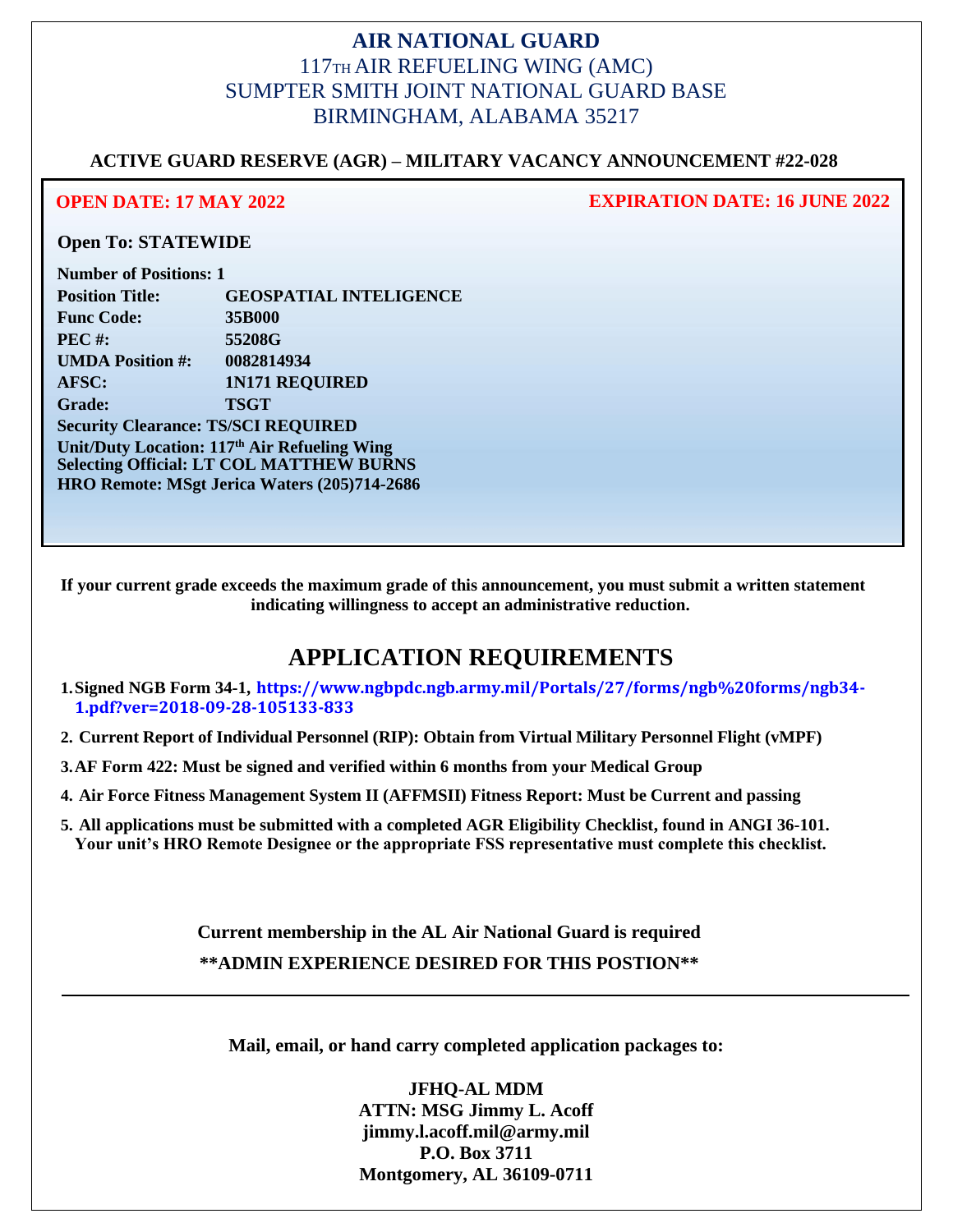CEM Code 1N000 AFSC 1N171\*, Craftsman AFSC 1N151\*, Journeyman AFSC 1N131\*, Apprentice AFSC 1N111\*, Helper GEOSPATIAL INTELLIGENCE (GEOINT) (Changed 31 Oct 21)

1. Specialty Summary. Manages, supervises, and performs intelligence activities and functions including, exploitation, development, and dissemination of multi-sensor Geospatial Intelligence to support warfighting operations and other intelligence activities that achieve the commander's objectives. Related DoD Occupational Subgroup: 124200.

2. Duties and Responsibilities:

2.1. Performs research and analysis on multisensor imagery, geospatial data, and products in conjunction with all-source intelligence information. Determines type, function, status, location, significance of military facilities and activities, industrial installations, and surface transportation networks. Determines and reports type, function, and location of military equipment including ground, air, naval, missile, space, and electronic orders of battle. Uses multisensor imagery to conduct comparative analysis. Analyzes terrain to determine trafficability, potential landing zones and defensive fortifications. Analyzes structures of military and industrial installations to determine construction type and functionality. Prepares damage assessment reports detailing structural damage and weapons effects. Uses multispectral imagery to analyze and report the likelihood of military and non-military activities and monitors counter-violent extremist operations, through the use of a variety of sensors, in direct support of Major Conflict Operations (MCO), Humanitarian and Disaster Relief (HA/DR), and other special operations. Determines geospatial intelligence collection requirements to optimize collection strategies and submission of intelligence production requirements.

2.2. Performs imagery exploitation. Constructs queries and retrieves historical files to conduct analysis. Uses automated exploitation equipment to prepare, review, and transmit intelligence reports. Uses softcopy imagery and geospatial information systems to exploit, perform mensuration, annotate, and disseminate GEOINT products.

2.3. Performs targeting support functions to include target development, and combat assessment. Maintains and uses geospatial databases, target materials, imagery and other intelligence products. Utilizes multisensor imagery and geospatial data to determine geographic coordinates, vertical and horizontal measurements of objects and surrounding terrain. Uses maps, charts, geodetic products, and multisensor imagery to determine distance, azimuth, and location of targets.

2.4. Compiles and correlates imagery derived data and geospatial information in support of detailed target assessments. Uses information from other intelligence disciplines to conduct analysis of imagery and geospatial data. Prepares and conducts multisensory imagery and geospatial information derived intelligence briefings. .

2.5. Manages, organizes, and submits GEOINT collection requirements. Determines proper sensor application and coordinates planning to satisfy intelligence problems. Works with mission team to plan mission, maintain collection list, identify collection sequence and provide specific targets' requirements. Validates collection requirements for strategic and tactical intelligence, surveillance, and reconnaissance (ISR) platforms. Determines exploitation requirements based on warfighter needs.

2.6. Provides imagery and geospatial exploitation support to Air Operations Center (AOC) processes, including collection management, Intelligence Preparation of the Operational Environment (IPOE), target development, and situational awareness.

2.7. Processes, exploits, and disseminates intelligence products and conducts analysis concerning threat countries or targets of interest via written and/or verbal means. These products provide specificity and knowledge to commanders and national leaders to impact tactical through strategic level decision making processes.

3. Specialty Qualifications:

3.1. Knowledge. Knowledge is mandatory of: basic and advanced imagery interpretation principles, techniques, and procedures for imagery exploitation, reports, and presentations; Air Force, DoD, and national imagery intelligence collection systems and procedures; techniques of collating, analyzing, and evaluating imagery intelligence; use of national geospatial data, information and intelligence data systems and the maps, charts, grid systems, and interpreting equipment to solve geospatial intelligence problems; mosaic construction; intelligence reference materials; fundamental mensuration techniques; distribution of geospatial intelligence; requirements for, and sources and uses of target and geospatial intelligence data; production of geospatial related target materials; and security controls, classifications, markings, and handling restrictions.

3.2. Education. Completion of high school with courses in mathematics, advanced English, and computer applications is desirable for entry into this specialty.

3.3. Training. For award of AFSC 1N131X, completion of a basic Geospatial Intelligence Apprentice course is mandatory.

3.3.1. For U.S. Space Force, completion of a basic Geospatial Intelligence Apprentice course and Space Warfighter Intelligence

Formal Training Unit is mandatory until replaced by new courses as determined by U.S. Space Force.

3.4. Experience. The following experience is mandatory for award of the AFSC indicated:

3.4.1. 1N151X. Qualification in and possession of AFSC 1N131X.

3.4.2. 1N171X. Qualification in and possession of AFSC 1N151X. Also, experience training or supervising exploitation team activities in support of geospatial intelligence production.